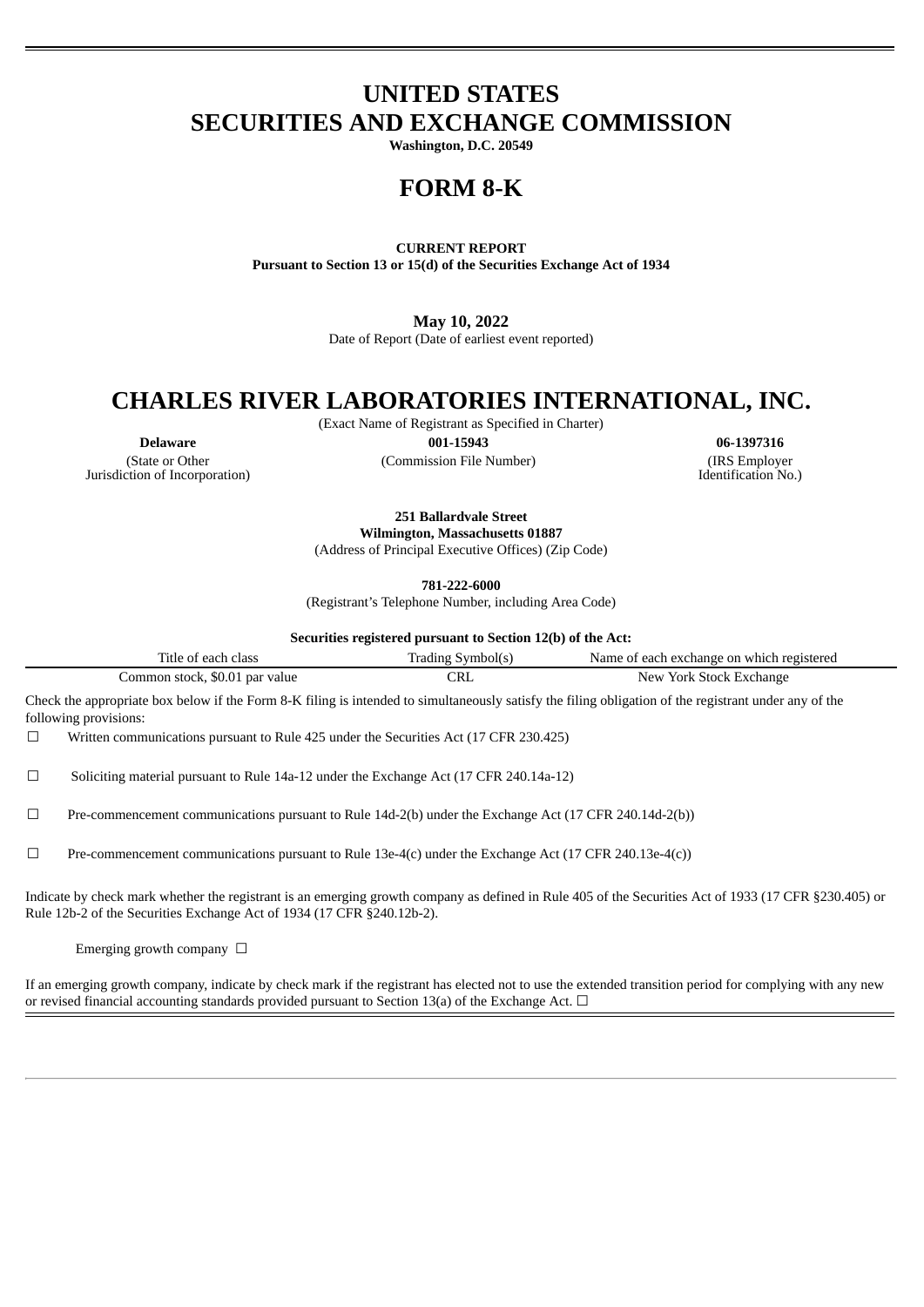#### **Item 5.07 Submission of Matters to a Vote of Security Holders**

Charles River Laboratories International, Inc. (the "Company") held its Annual Meeting of Shareholders on May 10, 2022. For more information on the following proposals, see the Company's proxy statement dated March 30, 2022. At the Company's Annual Meeting, the following proposals were adopted by the votes specified below:

(a) The following ten (10) directors were elected to serve until our 2023 Annual Meeting of Shareholders and received the number of votes listed opposite each of their names below:

|                     | Number of<br><b>Shares Voted For</b> | Number of Shares<br><b>Voted Against</b> | Number of Shares<br>Abstained | <b>Broker Non-Votes</b> |
|---------------------|--------------------------------------|------------------------------------------|-------------------------------|-------------------------|
| James C. Foster     | 42,534,751                           | 2.405.964                                | 55,803                        | 2,058,945               |
| Nancy C. Andrews    | 44,365,867                           | 615,186                                  | 15,465                        | 2,058,945               |
| Robert J. Bertolini | 44,352,102                           | 628,678                                  | 15,738                        | 2,058,945               |
| Deborah T. Kochevar | 42,451,764                           | 2,502,610                                | 42,144                        | 2,058,945               |
| George Llado, Sr.   | 43,842,377                           | 1,133,006                                | 21,135                        | 2,058,945               |
| Martin W. Mackay    | 36,951,004                           | 8,029,626                                | 15,888                        | 2,058,945               |
| George E. Massaro   | 42,907,679                           | 2,074,825                                | 14.014                        | 2,058,945               |
| C. Richard Reese    | 43,127,533                           | 1,854,566                                | 14,419                        | 2,058,945               |
| Richard F. Wallman  | 43,636,549                           | 1,346,183                                | 13.786                        | 2,058,945               |
| Virginia M. Wilson  | 44,272,229                           | 708.615                                  | 15,674                        | 2,058,945               |

(b) The shareholders approved, on an advisory, non-binding basis, the compensation of our named executive officers.

| For        | Against   | Abstain | <b>Broker Non-Votes</b> |
|------------|-----------|---------|-------------------------|
| 39,792,720 | 5,179,352 | 24.446  | 2,058,945               |

(c) The shareholders approved the ratification of the appointment of PricewaterhouseCoopers LLP as our independent auditors for fiscal 2022.

| For        | Against   | Abstain | <b>Broker Non-Votes</b> |
|------------|-----------|---------|-------------------------|
| 44,673,788 | 2,366,772 | 14,903  |                         |

Computershare Trust Company, N.A., our transfer agent, acted as independent proxy tabulator and Inspector of Election at the Annual Meeting of Shareholders.